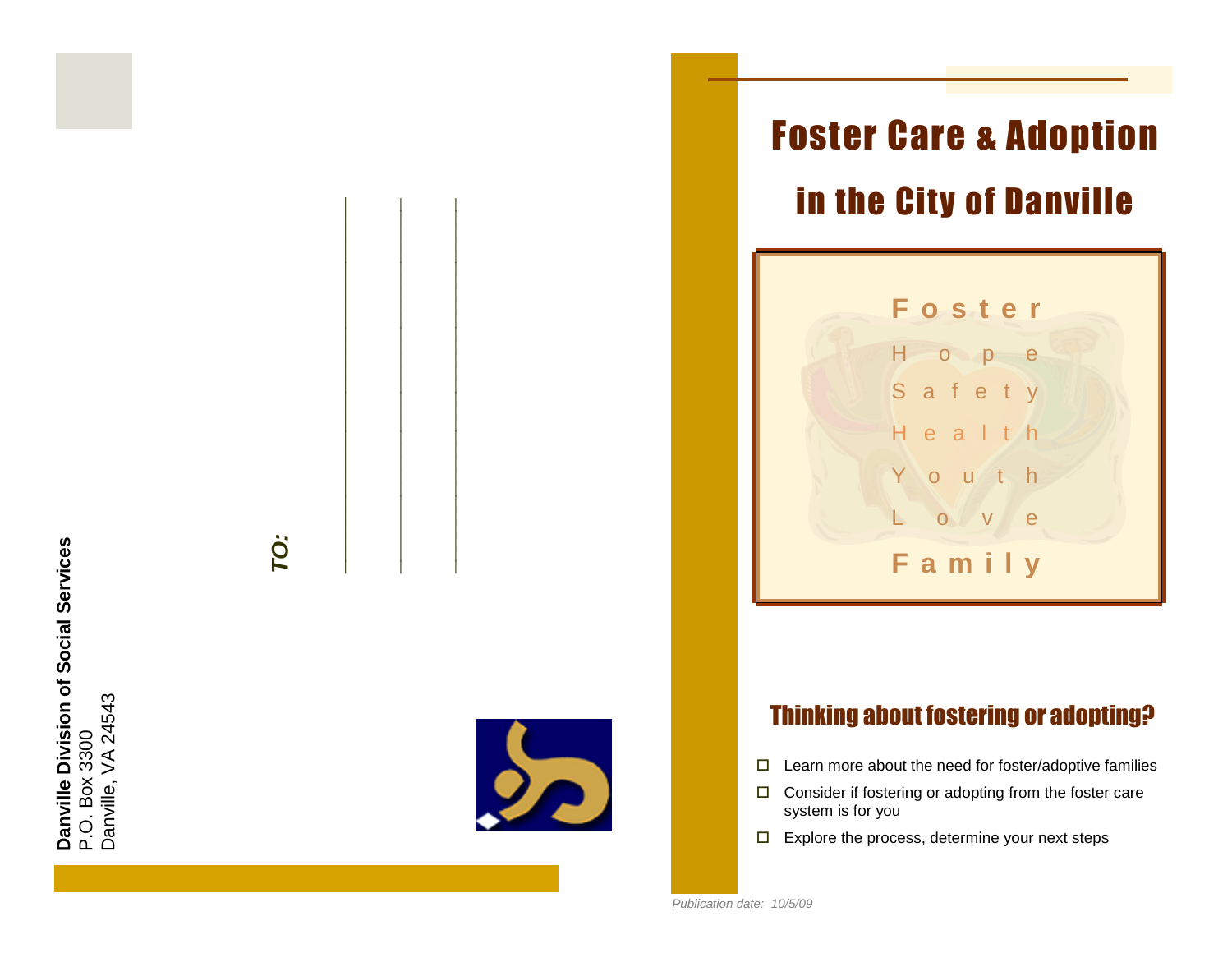## **A word of thanks . . .**

…from Danville Division of Social Services for inquiring about foster care or adoption. There are over 1,000 children in Virginia's foster care system; many will return home, some may find a permanent home with kin, while countless others wait for adoption—a "forever family" to call their own.

Today's Foster Care System is a family support service, working to build skills in birth families so that children can live with their own parents and siblings. Unlike the horror stories on "Dateline" or "20/20," most birth parents do not intend to harm or neglect their children—they face overwhelming circumstances like poverty and addiction, and have few resources nearby to help them overcome those challenges. When reunification cannot happen, many foster families choose to adopt the children in their care; when that is not possible, foster parents work with the pre-adoptive family or kin to make the change as easy as possible for kids.

In Virginia, we believe that children grow up best in families. Without foster families, children move around the system or "age out" of care with no permanent connection. *Growing up is hard enough—imagine doing it alone.* Within this booklet you will find general information about foster care and adoption. Danville's Resource Family Team can tell you more about the children in care and any specific local requirements. Thank you, again, for your interest in our children.

In service to children and families,

Danville Resource Family Team



## The steps to foster care/adoption:

*Learn more about foster care and adoption, the unique needs of children in care, and the requirements for approval.*

*Talk to everyone in your home about fostering or adopting—including any children you already have. This is a commitment that involves the entire family.*

*Attend pre-service training. Many agencies use "PRIDE" (Parent Resources for Information, Development and Education). Contact Danville Social Services for the next training series.*

*Complete an application and the required background checks. For children's safety, this includes fingerprinting of all adults and checking Virginia's Abuse and Neglect Central Registry.*

Family Assessment (Home Study) **Determine** placement

Attend **Orientation** 

> Talk with family

Attend training

**Complete** application & fingerprinting

> *Undergo a home study. During this process, you will have a Family Development Specialist from the agency who works directly with you, answers your questions and helps guide you through the process.*

preferences

*Consider your family's strengths in determining what children you would be most successful with; complete a placement preferences and contacts form that will be used when your family is being considered for children who come into care.*

*At any point, if you decide that fostering or adopting is not right for you or your family, you can withdraw from the process with our appreciation for your time and interest.*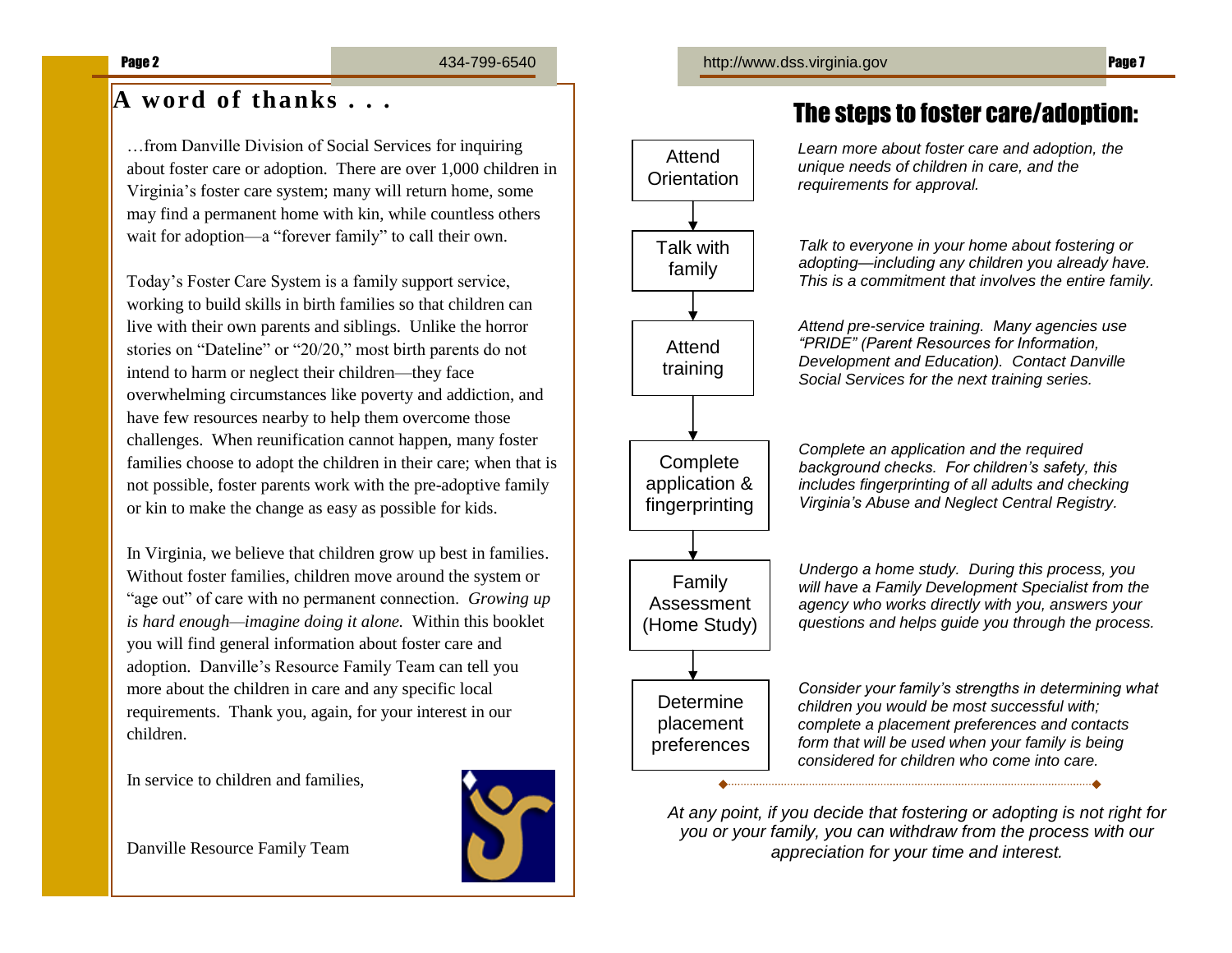#### **What is foster care? How does adoption work?**

Today's foster care system is designed to protect and nurture children and support *permanency*—most often this is to return home, but can also be adoption, placement with relatives, or living independently but connected with a family. Children in foster care have been removed from their homes because of abuse, neglect, or special family circumstances. Even though this is for children's well-being, it is still a difficult time for them. Foster families provide not only a home, but also caring, understanding and guidance. When returning home is not possible, adoptive families provide the permanency every child deserves—a "forever family" to call their own.

#### **Who are the children in foster care?**

In Danville, children in the foster care system and/or available for adoption are of all ages, with a large percentage of youth between 11 – 18. Some have special needs, medical issues, or academic challenges. All of them are unique individuals with potential, who need an "everyday hero"—maybe you—to help them. Like all children, they need a safe, stable and nurturing family.

### **Is fostering or adopting just like raising my own children?**

Raising a child who is or was in foster care is different from "regular" parenting. It can be more challenging; kids in care have experienced many hardships. It can be more complex, but foster and adoptive parents are supported as a part of a team. Foster and adoptive parents receive special training, help to meet children's individual needs, access to medical care for the child and reimbursement for certain expenses. Good foster and adoptive parents know that, above all, this is about selecting families for children who need them, not just about putting children into families who want them. It takes a village to raise a child—our village, more than ever, needs families to help do this.



**"Children are the world's most valuable resource and its best hope for the future."**

*John F. Kennedy*

## *A note from the foster care/family placement team:*

Local Agency Information:

Danville Division of Social Services 510 Patton St P.O. Box 3300 Danville, VA 24543 Phone: 434-799-6540 Fax: 434-799-5442